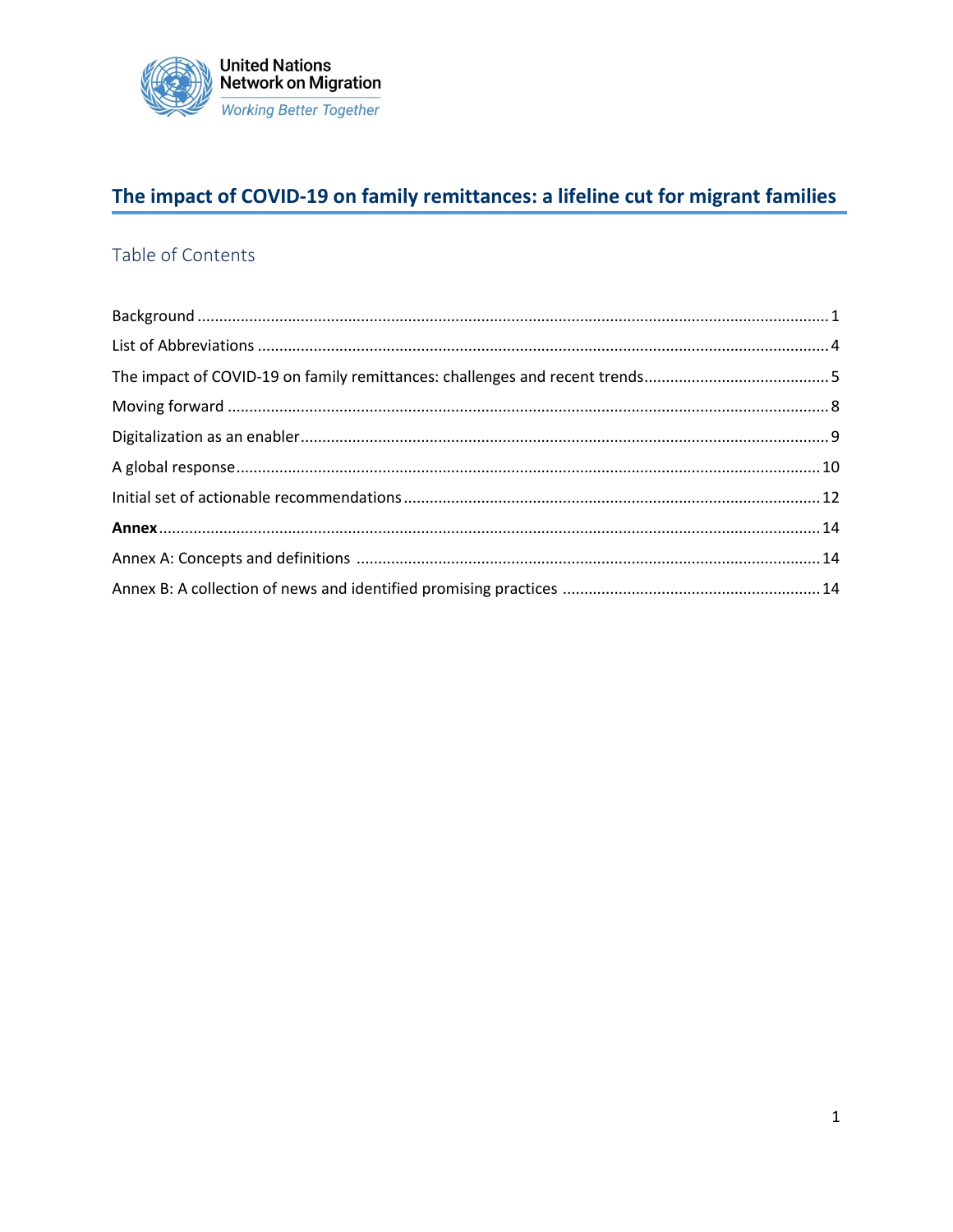

## Background

The United Nations Network on Migration (UNNM) is committed to supporting all partners in pursuit of the implementation of the Global Compact for Migration (GCM), recognizing that this collaborative framework provides an invaluable tool for ensuring all in society can contribute to a collective response to COVID-19 and are protected equally against its impact.

This policy brief<sup>1</sup> is part of a UNNM series looking at different aspects of the COVID-19 pandemic, and how they relate to migrants and their communities. In line with GCM's objective 20<sup>2</sup>, the present document addresses the challenges faced by households receiving remittances and their communities. It aims to provide practical guidance to States and other stakeholders in *promoting faster, safer and cheaper transfer of remittances and foster financial inclusion of migrants*. "The transformative impact of remittances on the well-being of migrant workers and their families, as well as on the sustainable development of countries"<sup>3</sup> is being hampered by the current COVID-19 crisis as the World Bank estimates that the pandemic will push between 40 to 60 million people into extreme poverty in 2020 alone<sup>4</sup>. To help address these risks, this thematic brief outlines key, short-term actions for consideration by all stakeholders involved in the regulation and provision of services related to remittance transfers.

In only a few months, COVID-19 has changed the world. The pandemic has moved with the speed and impact of a major natural disaster, simultaneously locking down countries and economies across the globe. This virus has spawned a global "economic pandemic", a crisis that threatens livelihoods and incomes and has the potential to send several million people into extreme poverty. An estimated 164 million migrant workers<sup>5</sup> – some of whom provide essential services in important economic sectors (such as construction, hospitality, tourism, agribusiness and home care), have been severely affected. Migrants' income is vital to the financial support of at least 800 million relatives living back home in low and middle income countries  $(LMIC)^6$ . The financial support migrant families receive that was estimated at a record value of US\$554 billion in 2019, is utilized among others to meet health, education, housing and nutrition needs thereby playing an important role in development outcomes. According to latest World Bank estimates<sup>7</sup>, measures to contain the spread of COVID-19 are projected to result in an indicative 20 percent decline of remittance transfers and likely representing a loss of a crucial financing line for many vulnerable households.

 $<sup>1</sup>$  This policy brief was prepared by IFAD and the UN Network on Migration.</sup>

<sup>&</sup>lt;sup>2</sup> GCM Objective 20: Promote faster, safer, cheaper transfer of remittances and foster financial inclusion of migrants. "We commit to promote faster, safer and cheaper remittances by further developing existing conductive policy and regulatory environments that enable competition, regulation and innovation on the remittance market and by providing gender-responsive programmes and instruments that enhance the financial inclusion of migrants and their families. We further commit to optimize the transformative impact of remittances on the well-being of migrant workers and their families, as well as on sustainable development of countries, while respecting that remittances constitute an important source of private capital, and cannot be equated to other international financial flows, such as foreign direct investment, official development assistance, or other public sources of financing for development (...)." [Global Compact for Safe Orderly and Regular Migration,](https://migrationnetwork.un.org/sites/default/files/docs/gcm-n1845199.pdf) General Assembly A/RES/73/195.

<sup>&</sup>lt;sup>3</sup> GCM Objective 20

<sup>&</sup>lt;sup>4</sup> World Bank, 2020. Blog open data, *[Impact of covid19 on global poverty](https://blogs.worldbank.org/opendata/impact-covid-19-coronavirus-global-poverty-why-sub-saharan-africa-might-be-region-hardest)* 

<sup>&</sup>lt;sup>5</sup> ILO, 2020. [Global Estimates on International Migrant Workers](https://www.ilo.org/global/publications/books/WCMS_652001/lang--en/index.htm)

<sup>&</sup>lt;sup>6</sup> IFAD, 2017. [Sending Money Home: Contributing to the SDGs one family at a time](https://www.ifad.org/en/web/knowledge/publication/asset/39407416)

<sup>7</sup> World Bank, 2020. Press release: "World Bank predicts [a sharpest decline of remittances in recent history."](https://www.worldbank.org/en/news/press-release/2020/04/22/world-bank-predicts-sharpest-decline-of-remittances-in-recent-history)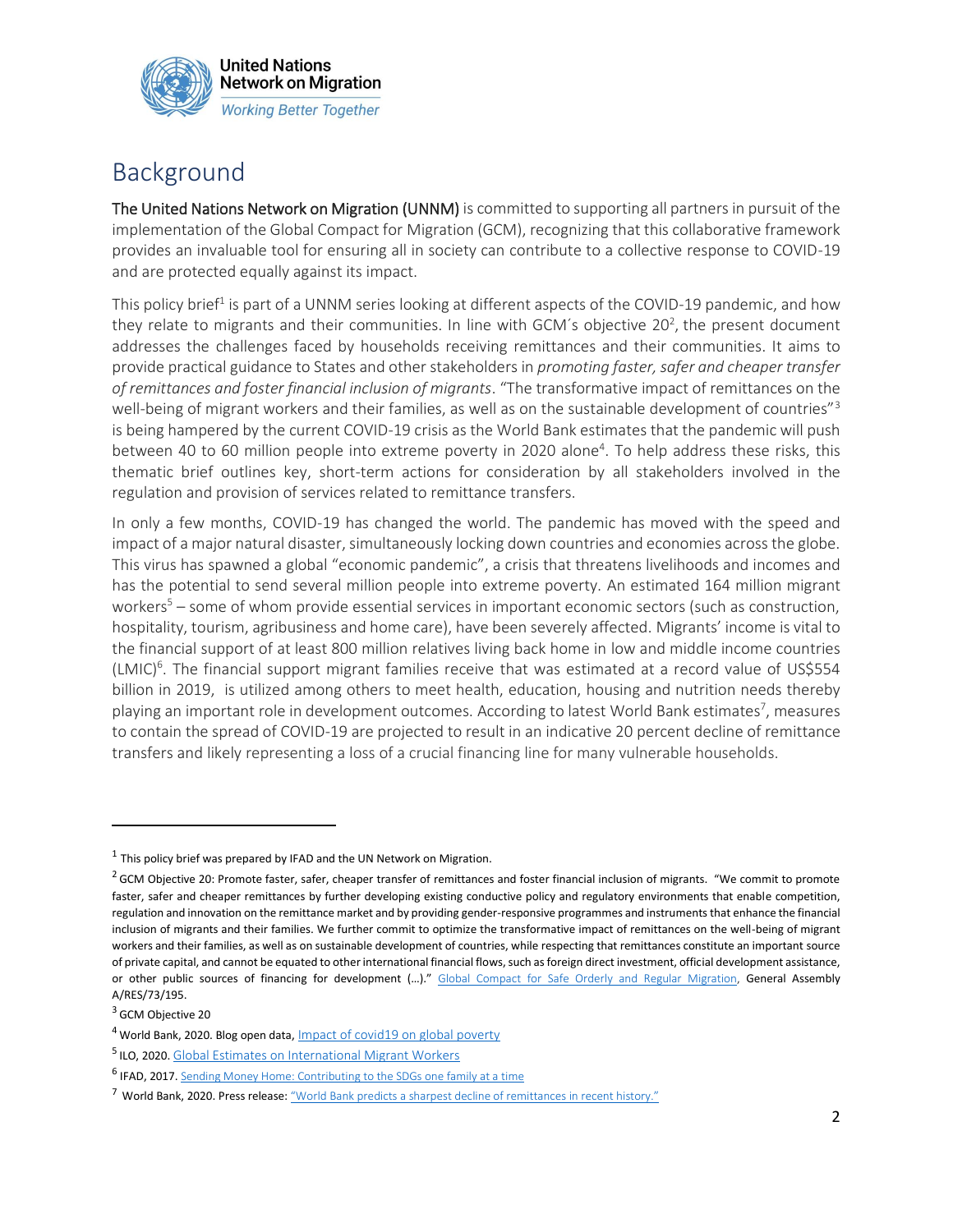

In addition, migrants and their families may be affected both in countries of destination and of origin. In countries of destination, migrants might be excluded from social protection responses to compensate for income loss; families in countries of origin might also be excluded from social protection responses that are either non-existent or not applicable to families that are dependent on remittances and may not be counted among low-income families.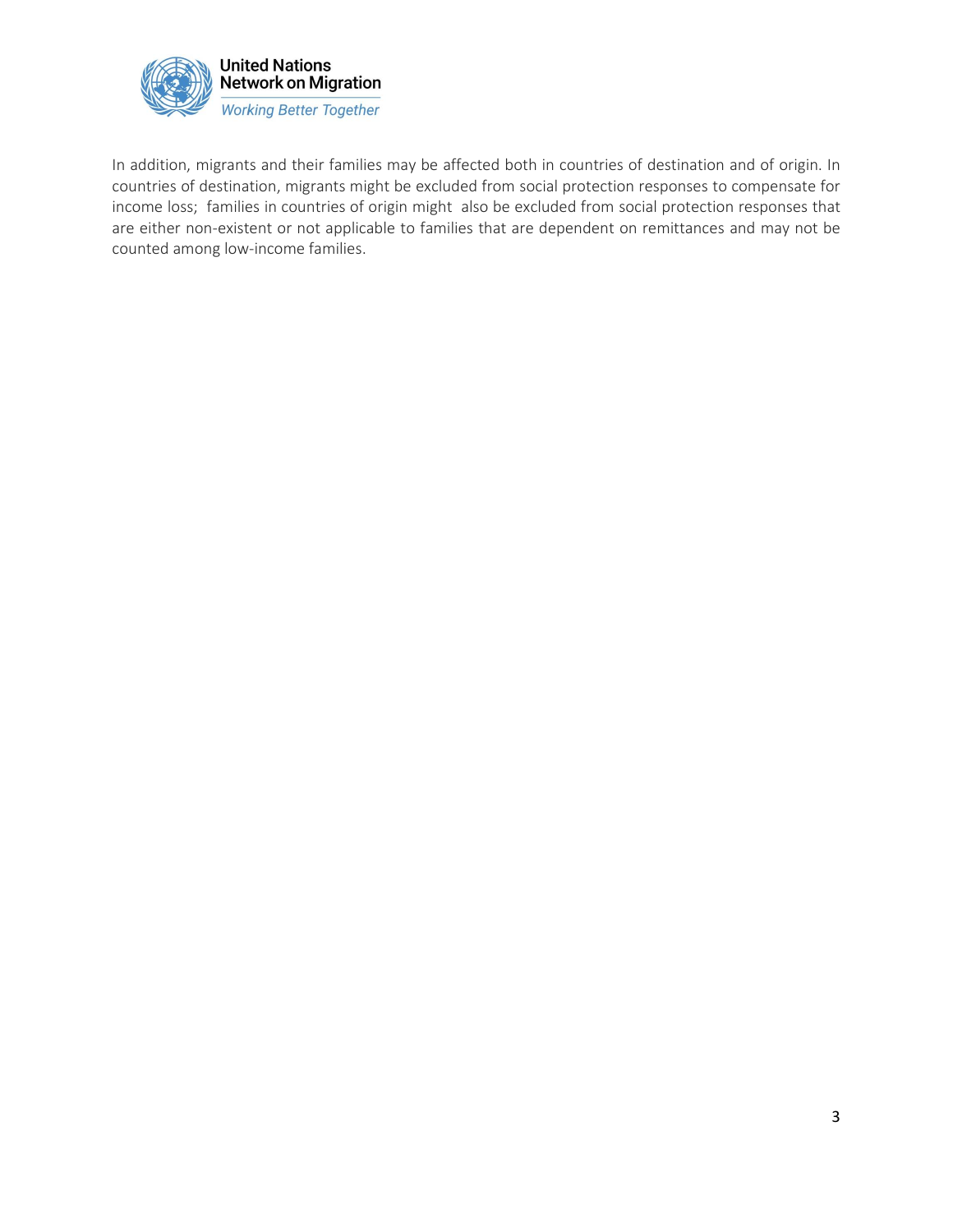

# <span id="page-3-0"></span>List of Abbreviations

| AML          | Anti-money laundering                                  |
|--------------|--------------------------------------------------------|
| <b>ATM</b>   | Automated teller machine                               |
| CDD          | Customer due diligence                                 |
| <b>CEMLA</b> | Centre for Latin American Monetary Studies             |
| <b>CFT</b>   | Combating the financing of terrorism                   |
| <b>CICO</b>  | Cash in - cash out                                     |
| COVID-19     | Coronavirus disease 2019                               |
| <b>CPSS</b>  | Committee on Payment and Settlement Systems            |
| CPMI         | Committee on Payments and Market Infrastructures       |
| e-KYC        | Electronic know your client                            |
| EU           | European Union                                         |
| FATF         | <b>Financial Action Task Force</b>                     |
| FDI          | Foreign Direct Investments                             |
| FΧ.          | Foreign Exchange                                       |
| <b>GCM</b>   | Global Compact for Migration                           |
| GDP          | <b>Gross Domestic Product</b>                          |
| <b>GFRID</b> | Global Forum on Remittances Investment and Development |
| GP           | <b>General Principles</b>                              |
| <b>GSMA</b>  | Groupe Special Mobile Association                      |
| ID           | Identification                                         |
| KYC          | Know Your Customer                                     |
| LAC          | Latin America and the Caribbean                        |
| LMICs        | Low- and Middle-Income Countries                       |
| <b>MFI</b>   | Microfinance Institutions                              |
| <b>MNO</b>   | Mobile Network Operator                                |
| MTO          | Money Transfer Operator                                |
| <b>ODA</b>   | Official Development Assistance                        |
| POS          | Point of Sale                                          |
| <b>PSP</b>   | Payment Service Provider                               |
| <b>RCTF</b>  | Remittance Community Task Force                        |
| <b>RSP</b>   | Remittance Service Provider                            |
| SDGs         | Sustainable Development Goals                          |
| <b>SIM</b>   | Subscriber Identity Module                             |
| <b>UNMN</b>  | United Nations Network on Migration                    |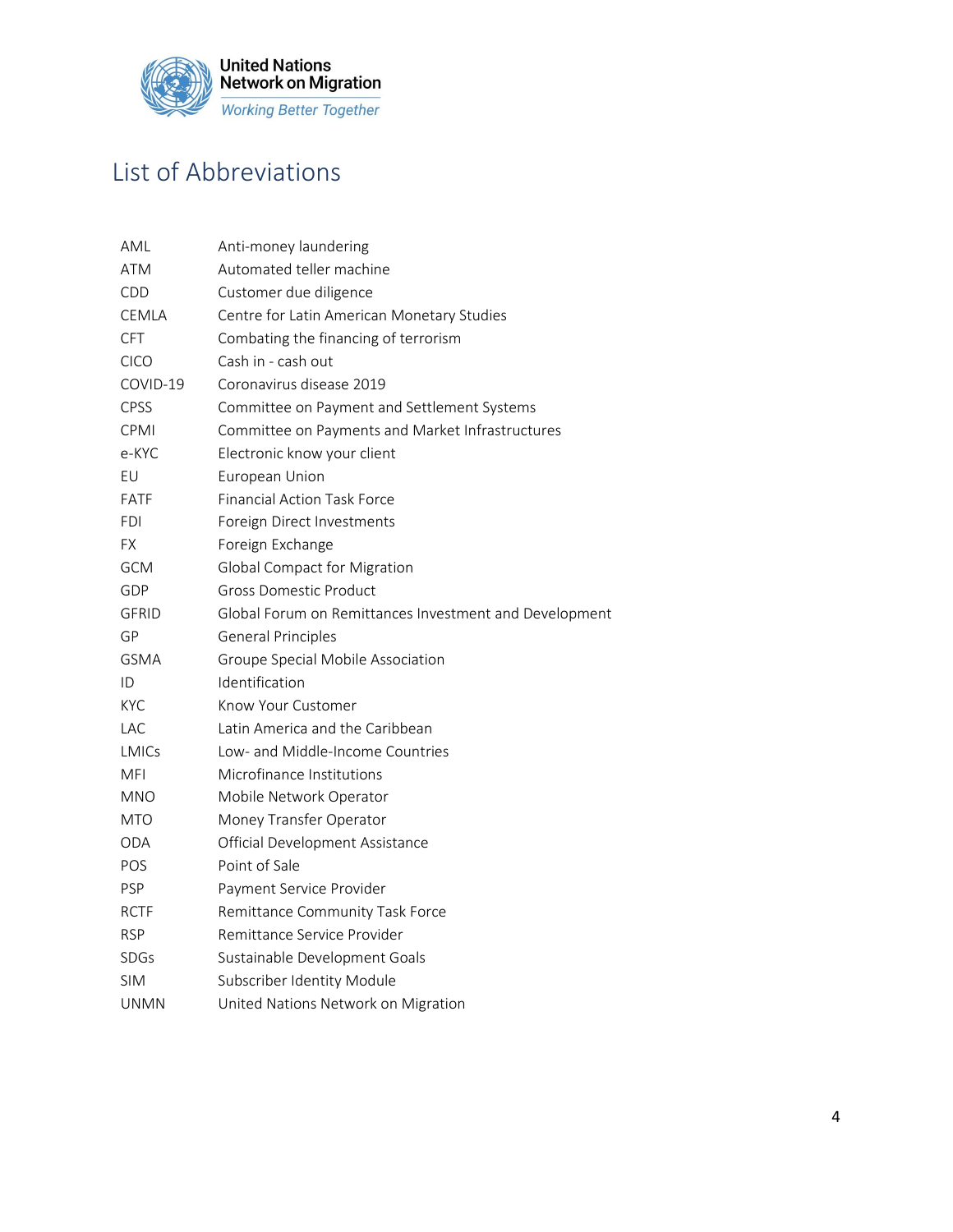

# <span id="page-4-0"></span>The impact of COVID-19 on family remittances: challenges and recent trends

The World Bank predicted that remittances to LMICs would see the sharpest decline in recent history this year, falling by 19.7 percent to around US\$445 billion, compared to US\$554 billion in 2019<sup>8</sup>. Although reported figures vary greatly by country: "…in Europe and Central Asia (27.5 percent), followed by Sub-Saharan Africa (23.1 percent), South Asia (22.1 percent), the Middle East and North Africa (19.6 percent), Latin America and the Caribbean (LAC) (19.3 percent), and East Asia and the Pacific (13 percent)" according to the World Bank, some public authorities are in line with these estimates. The Central Bank of Bangladesh, for example, reported a 25 per cent drop in April<sup>9</sup>, registering a fall of US\$353 million from the same month a year ago. El Salvador<sup>10</sup> also reported a drop of 40 percent in flows, and Sri Lanka a 35 percent.

Remittances constitute an important source of private capital that cannot be equated to other international financial flows, due among other factors, to the social contract that binds migrants to their families back home. As a result, remittance flows are often relatively resilient to external shocks, as evidenced in the 2008 financial crisis or the 2014 Ebola epidemic. Instead, COVID-19 has emerged as a unique threat for remittances, as the social and economic effects of the pandemic have been felt for both senders and recipients simultaneously, depriving many migrant workers from their main source of income and harming the ability of remittance-receiving families to meet basic needs.

More specifically, migrant workers on the sending side are disproportionally represented in economic sectors severely affected by COVID-19, such as domestic and care work, construction, hospitality, travel and tourism, food and agribusiness. Job losses are usually exacerbated by the limited access to safety-net systems, and may exert downward pressure on wages in the long term.

Remittance receiving families and countries are suffering severe socio-economic effects $^{11}$ , especially in at least 60 middle and low-income countries that are most reliant on remittances (for which remittances to GDP ratio exceeds 5 percent). In countries such as Haiti, the Kyrgyz Republic, Nepal, South Sudan, and Tonga, where remittances represent at least 30 per cent of GDP, the economic and social implications are even more damaging, reducing access to food, health, clothing, cash, housing and education. Poor households are losing a lifeline, as remittances represent on average up to 60 per cent of a recipient family's income<sup>12</sup>, and typically more than double its disposable income. A recent survey by Centre for Latin American Monetary Studies (CEMLA) on 32,000 migrant workers in the eight largest remittance-receiving countries in Latin America and the Caribbean indicates that, for 22 percent of the households, remittances are the only source of income<sup>13</sup>.

<sup>8</sup> World Bank, 2020[. Migration and Development Brief 32](https://www.knomad.org/publication/migration-and-development-brief-32-covid-19-crisis-through-migration-lens)

<sup>&</sup>lt;sup>9</sup> The Daily Star, 2020[. Article](https://www.thedailystar.net/business/news/remittances-depressing-descent-2020-1899265)

<sup>&</sup>lt;sup>10</sup> The New York Times, 2020[. Article](https://www.nytimes.com/reuters/2020/06/01/business/01reuters-health-coronavirus-remittances-insight.html)

 $11$  Loss of a lifeline and of quality of life, due to the reduced ability to meet basic needs

<sup>&</sup>lt;sup>12</sup> IFAD and the World Bank, 2015[. The use of Remittances and Financial Inclusion](https://www.ifad.org/en/web/knowledge/publication/asset/40187416)

<sup>&</sup>lt;sup>13</sup> CEMLA 2020, in IFAD Brief "Remittances in times of crisi[s: facing the challenges of covid-19. Issue 2](http://sh1.sendinblue.com/vahk5el4lt7e.html?t=1587455884)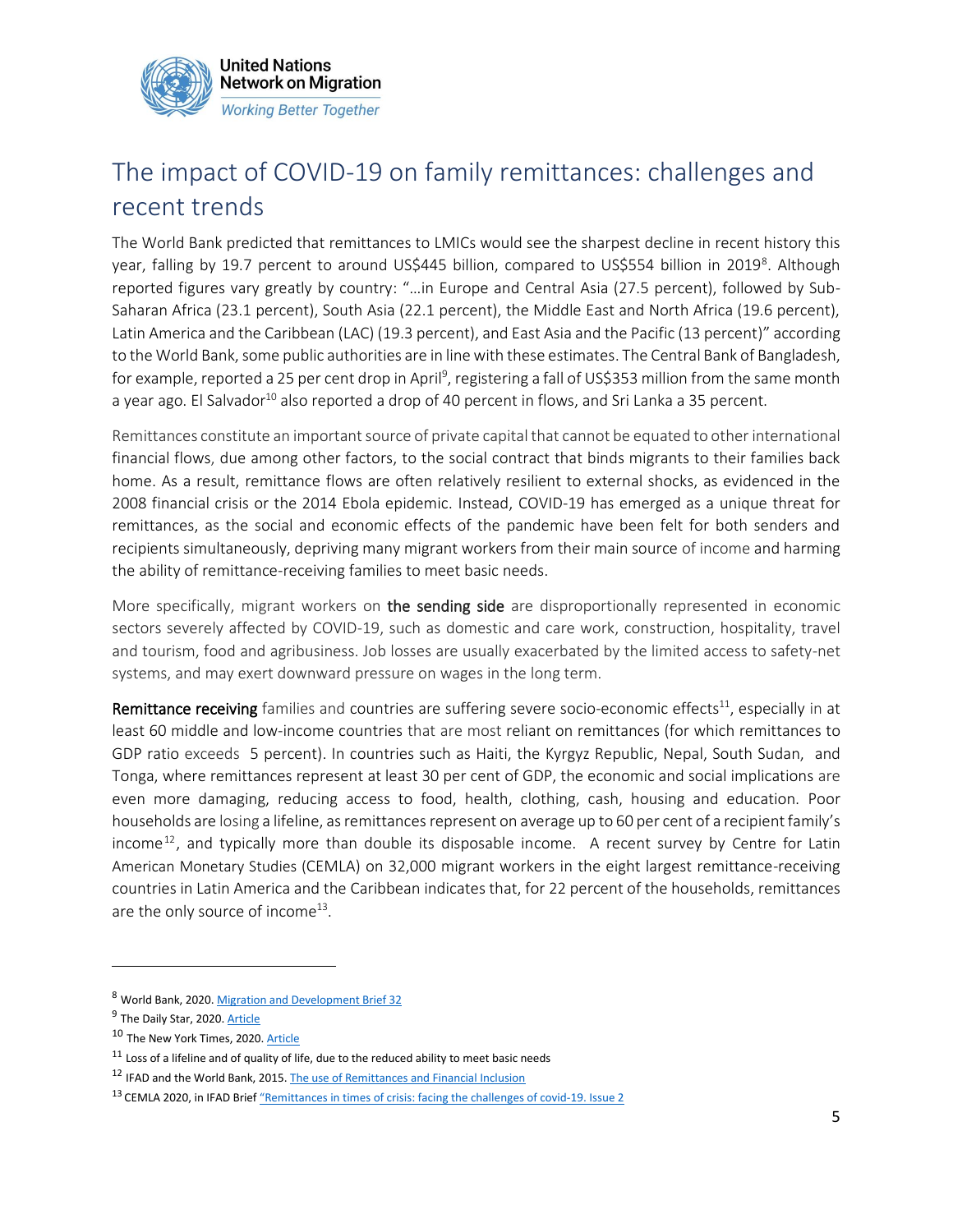

Remittances have also an important impact on children's lives. On average, 75 percent of remittances are used to cover essentials such as food, school fees, medical expenses and housing, affecting children's diets, learning outcomes and health<sup>14</sup>. They are associated with lower levels of child labour and higher spending on education – affecting children's outlook in life in the long-run, and subsequently positively impacting their communities' development.

The projected sharp decrease of remittances on households can potentially push back decades of progress made on diverse Sustainable Development Goals (SDGs)<sup>15</sup> including poverty reduction, income inequality, nutrition, health and education, at the national level impacts for remittance dependent countries in terms of foreign exchange reserves, exchange rate impacts and other economy wide effects is likely to be substantial.

As known from previous crises – including among Syrian refugees in Turkey or Lebanon - as access to humanitarian aid, livelihoods or remittances get cut drastically, a resurgence of harmful coping strategies is observed among migrant and refugee/internally displaced (IDP) families such as removing children from school, child labour or child marriage.

Business continuity for remittance service providers (RSPs) has been impaired, as most non-bank RSPs in sending countries are considered "non-essential" services by governments. As such, their network of branches and agents have remained closed throughout the lockdown, unable to provide cash-in and cashout (CICO) services. CICO services are an essential facility for remittance families, as majority of remittance transfers (80 per cent) still rely on cash<sup>16</sup>. This has a greater impact on women sending and receiving remittances as they represent the majority of the world's unbanked population. Cash availability, especially in rural remote areas where it is needed the most, becomes scarce when only bank branches are open. Agent<sup>17</sup> outreach is twenty times greater than bank branches and seven times greater than ATMs, according to the Global System Mobile Communications Association (GSMA)<sup>18</sup>. A recent survey by the World Bank<sup>19</sup> estimates that 77 percent of respondent operators remained open for business, although a significant number are working remotely. This has enabled remittances to continue flowing.

In countries where mobile money and bank agents were recognized as essential, and therefore able to operate for limited hours, operators are facing liquidity and rebalancing challenges<sup>20</sup>. The liquidity challenge has been greater for deep rural agents operating remotely from touch points like banks and emoney distributors.

<sup>14</sup> UNICEF. [Working Paper: Children](https://www.unicef.org/media/61041/file) "Left behind"

<sup>15</sup> IFAD, 2018. [Remittances, investments, and the SDGs](https://www.ifad.org/documents/38714170/39148759/Remittances%2C+investments+and+the+Sustainable+Development+Goals.pdf/680f2e3f-38dc-42c2-9857-df9580d35a45)

<sup>16</sup> Proof of Capital, 2019. Remittances Markets – [Primer and Landscape](https://medium.com/proofofcapital/remittance-market-primer-and-landscape-3213c2c81771)

<sup>&</sup>lt;sup>17</sup> An entity (small shop or local business) that captures or disburses remittance transfers on behalf of a remittance service provider. "Capturing" means receiving the money and instructions from the sender. "Disbursing" means giving the money to the receiver. Small shops have higher capillarity in remote areas as compared to bank branches.

<sup>18</sup> GSMA, 2019. [State of Industry Report on Mobile Money](https://www.gsma.com/sotir/wp-content/uploads/2020/03/GSMA-State-of-the-Industry-Report-on-Mobile-Money-2019-Full-Report.pdf)

<sup>19</sup> World Bank, 2020. [RPW Special issues on](https://remittanceprices.worldbank.org/en) COVID-19

<sup>&</sup>lt;sup>20</sup> Moodys Analytics, 2020. [ECB Opinion on Liquidity Assistance by Bank of Lithuania amid COVID-19](https://www.moodysanalytics.com/regulatory-news/mar-30-20-ecb-opinion-on-liquidity-assistance-by-bank-of-lithuania-amid-covid-19)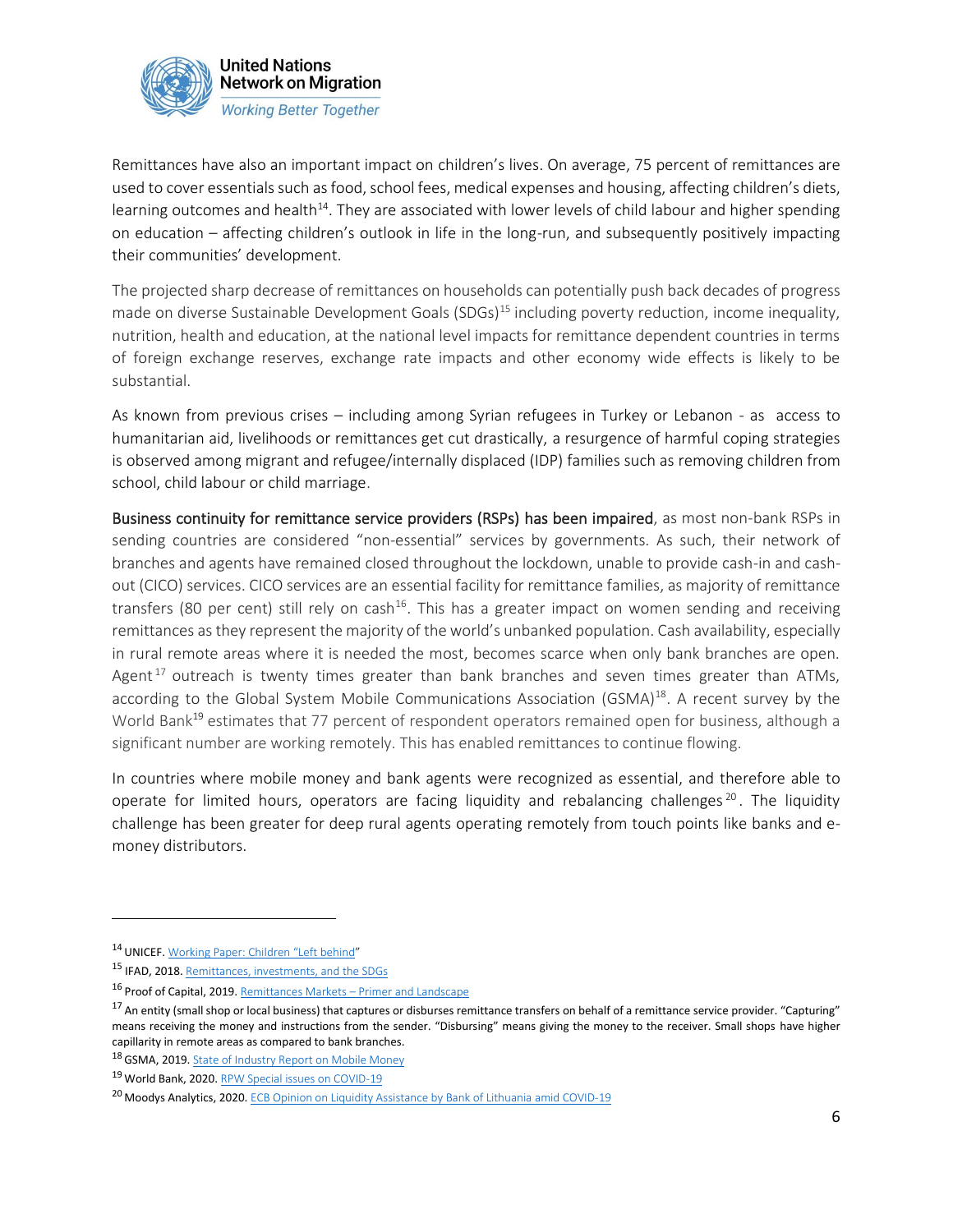

Overall transfer costs have likely decreased but many high cost corridors persist. The global average cost of sending remittances (6.79 percent by  $Q1$  in 2020<sup>21</sup>) continues to be above the commitment to reduce to less than 3 per cent the transaction costs of migrant remittances and to eliminate remittance corridors with costs higher than 5 per cent made in the 2030 Agenda for Sustainable Development (target 10.c ) and in the Global Compact on Migration. In addition, often women tend to pay 20 per cent higher fees than  $men<sup>22</sup>$ .

The World Bank Remittance Prices Worldwide Issue 33, finds that in the immediate aftermath of the lockdowns – the first four to six weeks – the cost of sending remittances in some corridors has decreased. During this period, foreign exchange margins, in addition to fees, have declined on average. However, this trend may not hold in the medium term for two reasons. Firstly, the average costs in the aftermath of lockdowns are calculated based on a smaller number of services in each corridor due to operational disruptions. The remaining operational services, in general, have been those via digital channels, which have always been less costly compared to cash-based services. Secondly, a lower volume of remittances, fluctuating exchange rates due to economic and trade related factors, and the volatility in the financial markets may complicate the setting of exchange rates for RSPs, potentially leading to higher overall fees later on.

The crisis has exposed key obstacles to the implementation of commitments outlined in objective 20 of the GCM, in particular in paragraph 26 on *further developing existing conducive policy and regulatory environments that enable competition, regulation and innovation on the remittance market.* Legal and regulatory frameworks are obstacles to a level playing field in the provision of remittance services. Many countries still use bank and post office-led remittance transfer models, with MTOs, MNOs and FinTechs having little ability to provide services directly to consumers. Some countries permit service provision but impose steep capital and local business registration requirements for non-bank RSPs.

Several of these issues are long-standing, well-known and have yet to be adequately addressed. Indeed, the 2007 [General Principles for International Remittance Services](https://www.bis.org/cpmi/publ/d76.pdf) provide an overarching framework to policymakers for assessing the current state of enabling policy environment and design appropriate reforms<sup>23</sup>.

De-risking continues to be a challenge. This has been a chronic issue for years which became acute when the pandemic hit Europe and North America. Banks in those regions adopted tighter risk mitigation strategies, closing correspondents' banking accounts, especially those from small, fragile or conflictaffected states. Without a bank account, MTOs cannot receive senders' payments digitally (bank transfers or card payments). Certain regulators, such as the Central Bank of Somalia, are trying to remediate this challenge by encouraging commercial banks to employ existing Correspondent Banking Relationships to support remittance inflows as part of their COVID-19 response.

There is a lack of **harmonization** amongst regulatory frameworks governing remittance services in key corridors with high volumes of cross-border flows. This, together with a lack of payment systems legislation

<sup>21</sup> World Bank, 2020. [Remittance Prices Worldwide, Issue 33](https://remittanceprices.worldbank.org/sites/default/files/rpw_report_march_2020.pdf)

<sup>&</sup>lt;sup>22</sup> UN Women, 2020[. Addressing the impact of covid-19 pandemic on women migrant workers](https://www.unwomen.org/-/media/headquarters/attachments/sections/library/publications/2020/guidance-note-impacts-of-the-covid-19-pandemic-on-women-migrant-workers-en.pdf?la=en&vs=227)

<sup>&</sup>lt;sup>23</sup> Bank for International Settlements and the World Bank, 2007[. General Principles for International Remittance Services.](https://www.bis.org/cpmi/publ/d76.pdf)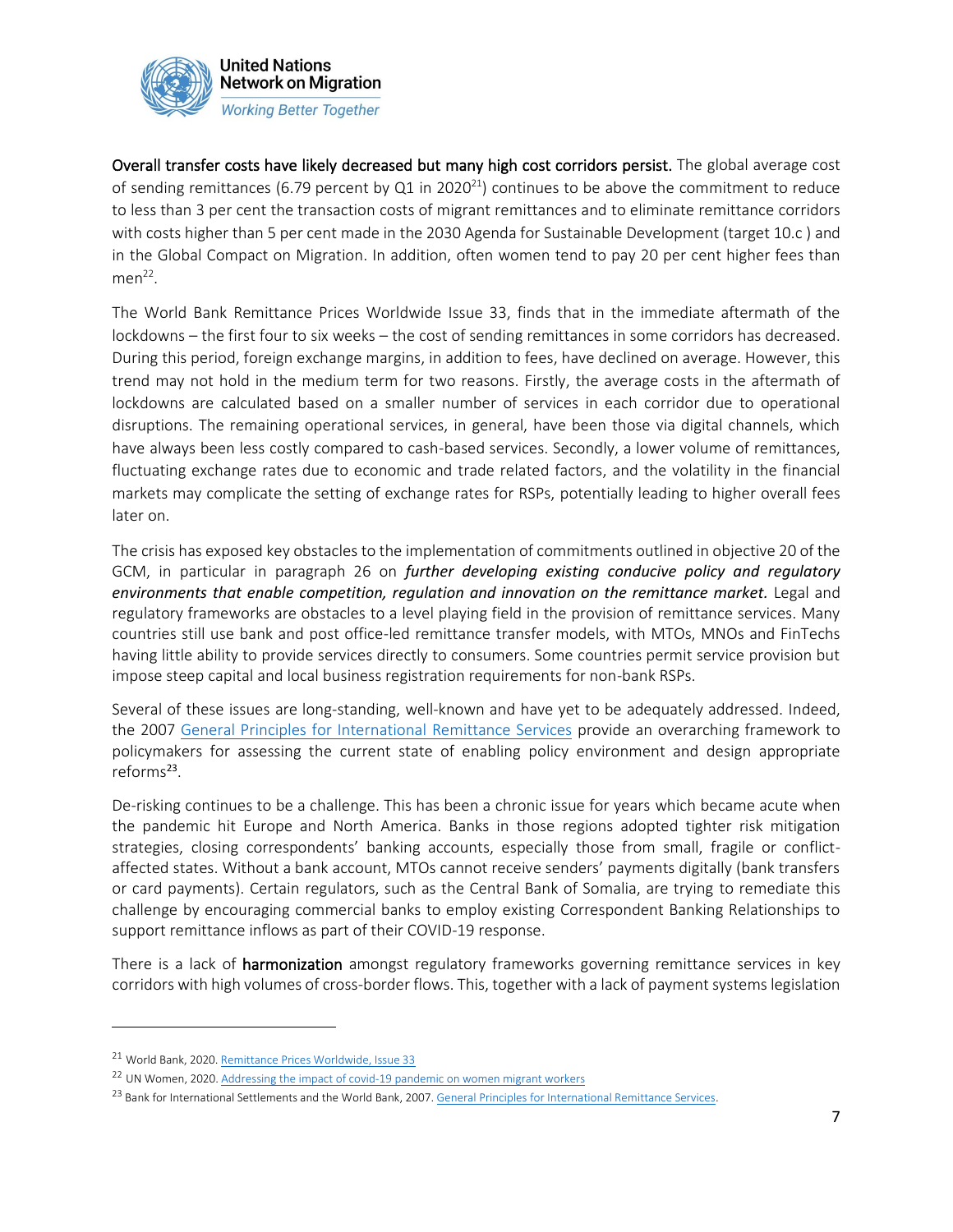

and integration, make it difficult for RSPs, fintechs and other private sector players involved in the remittance market to build synergies.

From a customer point of view, the lack of transparency<sup>24</sup> and disclosure of fees continues to affect levels of trust in formal channels. Many countries lack regulations requiring RSPs to disclose fees and its components. Where laws do exist, the enforcement generally tends to be weak.

Risk-based supervision for customer due diligence (CDD) is absent or ineffective in many markets. This has led to a strong reliance on face to face and largely paper-based know-your-client (KYC) compliance measures. These responses are neither inclusive, robust nor customer-oriented. Simplifying KYC requirements for low risk accounts through the acceptance of alternative forms of identification, such as SIM card registration, could serve as a short-term measure that can be validated and refined at a later point.

The current crisis also evidenced how low financial literacy levels, including digital financial literacy and awareness of alternative channels keeps consumers in the dark, particularly women, of safer, cheaper, and more efficient remittance services options. Out of habit, often customers still prefer the use of unregulated channels to send cash transfers.

## <span id="page-7-0"></span>Moving forward

This pandemic has prompted most public authorities to implement a number of temporary measures to help buffer the crisis. There have been positive responses, often in coordination with the private sector, which have helped build the resilience that remittance families need in the short term and have promoted overdue structural changes in the remittance market.

Amid reservations of low inflows of remittances due to the impact of the global pandemic, regulators are adapting the existing frameworks to the current situation. Measures to facilitate the use of mobile payments, including fee waivers, lowering charges on payment infrastructure, and/or raising limits were introduced in many African countries (Egypt, Ghana, Kenya and Zambia, among others). The Government of Pakistan is offering an incentives package to overseas Pakistanis to encourage them to use banking channels to transfer remittances.

In turn, despite current challenges, RSPs have taken many proactive steps since the beginning of the crisis to ensure service continuity. Some of these measures include:

- a. Providing guidance on social distancing and safety measures;
- b. Gathering customer data. Organizations such as [SPTF,](https://sptf.info/) [60 Decibels,](https://www.60decibels.com/) [FINCA/ValiData,](https://finca.org/our-work/research/validata/) and [ADA](https://www.ada-microfinance.org/en) have developed a tool to standardize client surveys, the COVID–19 Client Interview Tool. Simple, standardized questions are designed to capture information on how clients are affected by the pandemic, and develop evidence-based targeted responses;
- c. Educating consumers to build trust and send remittances to bank accounts or mobile wallets rather than by cash pick-up;

<sup>&</sup>lt;sup>24</sup> There are particular challenges with certain mobile-to-mobile services regarding the provision of foreign exchange rates. The situation is significantly improved where remittance services are offered by mobile money providers that are certified under the GSMA Mobile Money Certification initiative (these providers comply with 79 best practice indicators focused on transparency, disclosure and customer service).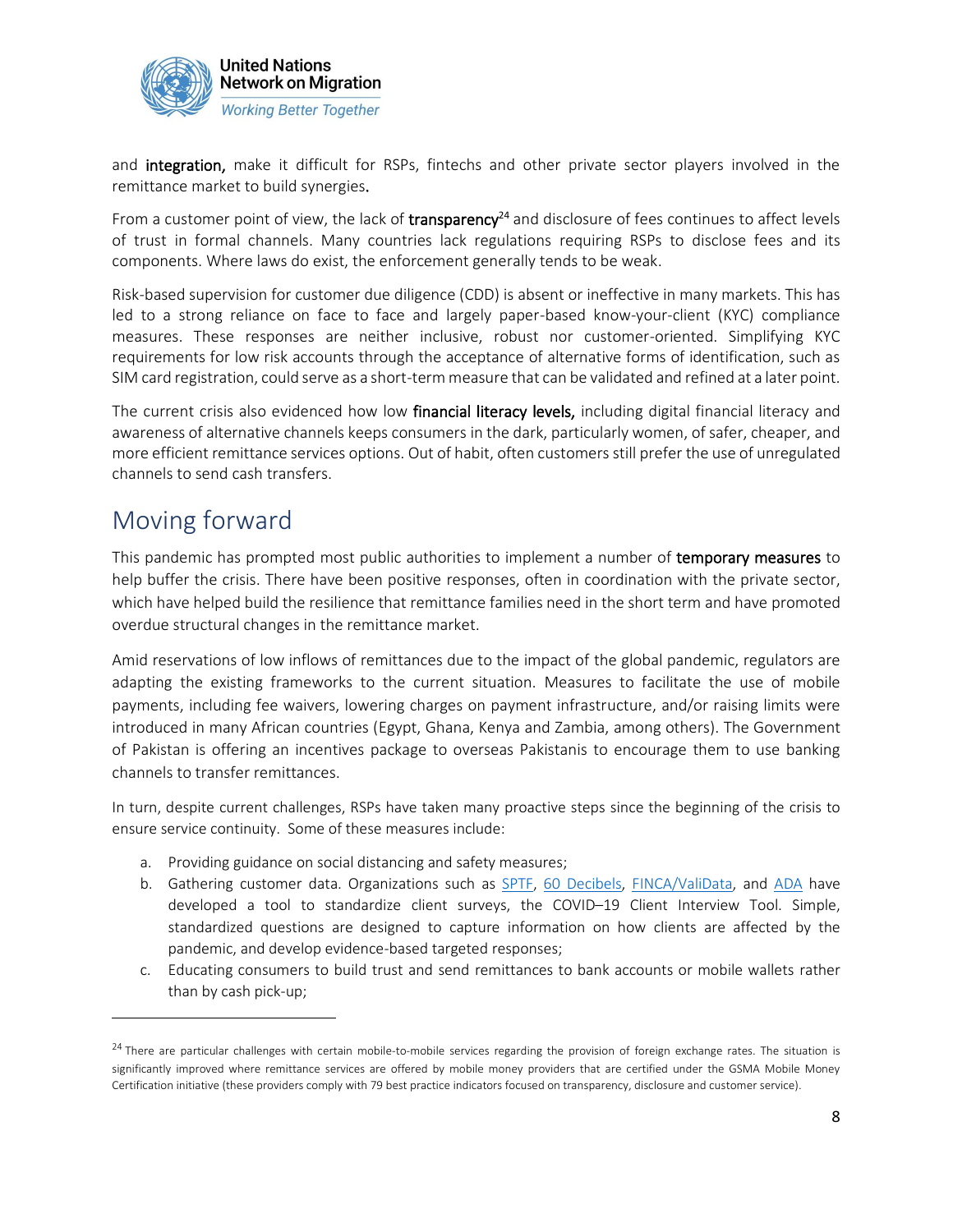

- d. Opening up new digital corridors;
- e. Providing loyalty incentives to remittance senders;
- f. Reducing fees (mostly during the lockdown period), providing fee-free transactions and increasing send and account balance limits;
- g. Building apps to help use e-KYC<sup>25</sup> to on-board clients. Valyou in Malaysia has launched a e-KYC app to facilitate the digital onboarding of migrants from 7 countries in the region in a quick and easy manner, and developed educational videos to support migrants throughout this process.
- h. Developing new saving and investment products for low value accounts, such as remittances for a purpose (insurance, groceries, home deliveries, etc.). The pandemic has forced postal offices to diversify quickly into other delivery services. As an example, digitalization of payments and remittances was accelerated with the launch of virtual payment cards by KazPost and Russian Postbank. These cards facilitate on-line shopping and on-line payment of bills, and the receipt or sending of remittances at low cost.

#### <span id="page-8-0"></span>Digitalization as an enabler

Despite the systemic barriers that prevent many remittance families from effectively accessing and using digital cross-border remittances, the COVID-19 pandemic is evidencing the need for a step-change in digital adoption. Lockdowns and other health-related measures could be driving a better understanding of the role of digital financial services to help manage the economic fallout of this crisis. Migrant workers and their families back home are beginning to use mobile services more widely and RSPs are being forced to change their operating models to offer digital services rapidly.

Current events may be acting as catalyst, with major MTOs already reporting an impressive growth in digital transactions, 57 percent year-after-year for MoneyGram, and 21 percent for Western Union in Q1, 2020.<sup>26</sup>

In the short term, the focus should be placed in assisting the digitalization of the first mile to minimize risks of transmission of COVID-19 for senders and agents where possible. This includes the promotion of alternative cash-in/cash-out deposit options, especially for those without bank accounts, digital onboarding, fee and transaction tax reduction/stabilization, exceptions or incentives, awareness raising around digital options, and remote assistance with digital channels.

The current crisis could also speed up the longer-term shift toward digital payments to reduce costs, improve speed, enhance security, increase transfer through regular channels and open up genderresponsive distribution channels to underserved populations, including persons in rural areas, persons with low levels of literacy and persons with disabilities. However, if not managed carefully, this process could exacerbate an already existing digital divide in access to payments instruments. This divide will specially impact the unbanked and in particular women, who often face greater obstacles in accessing digital

 $^{25}$  Electronic Know-your-customer: is a combination of paperless customer onboarding, promptly identifying and verifying customer identity, maintaining KYC profile in a digital form and determining customer risk grading through digital means. Bangladesh Financial Intelligence Unit, 2019. [Guidelines on electronic KYC](https://www.bb.org.bd/aboutus/regulationguideline/aml/jan082020_ekyc.pdf)

<sup>&</sup>lt;sup>26</sup> Western Union, 2020. [Release: First quarter results 2020](http://ir.westernunion.com/files/doc_financials/2020/q1/WU-Q1-2020-Earnings-Release-Final.pdf)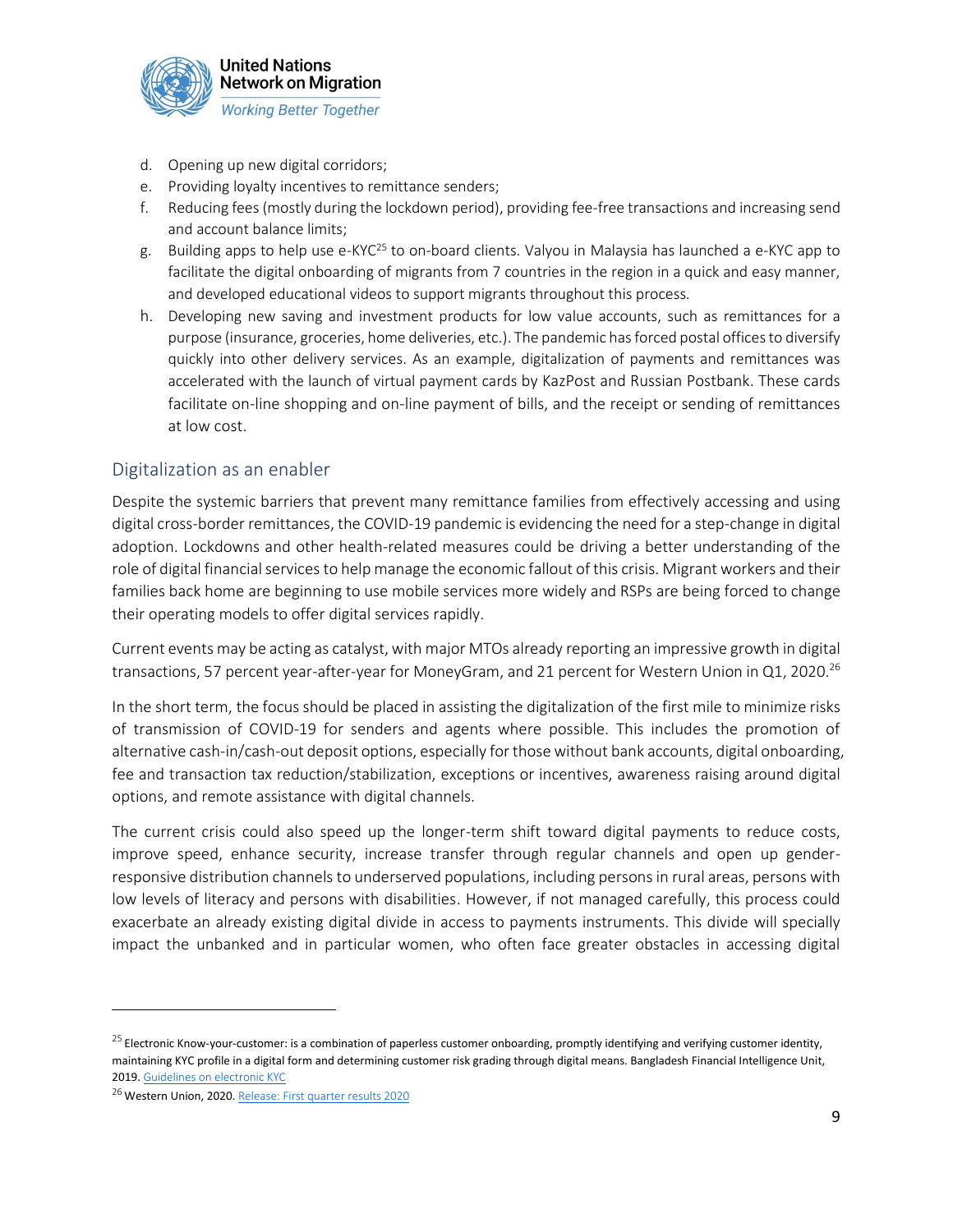

technology and/or have lower digital literacy than men. According to a recent GSMA report, globally women are 20 per cent less likely to use mobile internet than men<sup>27</sup>.

It is therefore crucial to close the digital gap by putting the premium in large scale programmes of digital literacy and inclusive digital solutions involving the private sector. The lack of necessary skills to use cash digital solutions could hamper access to remittances and financial autonomy of many remittance families. It is equally critical to mitigate the disproportionate impact the digital divide can have on remittances sent and received by women:

- 1. Women have lower financial literacy levels in general and have lower familiarity with digital services.
- 2. Migrant workers, most of whom are women and remained confined in their workplaces are more reliant on agents / employers to remit for them, which makes their digital literacy crucially important.
- 3. Research shows that women remit to a bigger network of people indicating the transfer costs incurred by women if they are higher.

The pandemic has amplified calls to defend the role of cash, especially in cash-based rural economies, but it has also called for strengthening the digital ecosystem of receiving countries, with the examination of initiatives lik[e central bank digital currencies,](http://bloomberg.com/news/articles/2020-04-15/china-s-central-bank-to-run-simulations-of-digital-currency-use) such as the ones recently implemented in China.

#### <span id="page-9-0"></span>A global response

Strengthening international cooperation and global partnerships is one of the key commitments of the Global Compact on Migration. In particular, objective 20b promotes and supports the International Day of Family Remittances<sup>28</sup> and IFAD's Global Forum on Remittances, Investment and Development (GFRID)<sup>29</sup> as important platforms to build and strengthen partnerships for innovative solutions on cheaper, faster and safer transfer of remittances with all relevant stakeholders. In this context:

- As a result of the COVID-19 outbreak and subsequent lockdown, the organizers<sup>30</sup> of the Global Forum on Remittances, Investment and Development (GFRID) will convene the next edition in Nairobi on 16-18 June 2021. In the meantime, a series of virtual forums, or eGFRID, will be held to address issues faced by remittances families across the world. GFRID will maintain its role as a platform building and strengthening partnerships among all relevant stakeholders.
- In this context, and in response to the call by the UN Secretary General for global solidarity, on 24 March 2020, IFAD and its GFRID partners called for the creation of a Remittance Community Task Force (RCTF). To date, over 35 organizations have joined the RCTF, including several UN Migration Network members (ESCWA, IFAD, IOM, UNCDF, UN Women, World Bank), international organizations, inter-governmental bodies, industry and private sector groups, networks of diaspora

<sup>&</sup>lt;sup>27</sup> GSMA, 2020. [Connected Women: The Mobile Gender Gap Report](https://www.gsma.com/mobilefordevelopment/wp-content/uploads/2020/05/GSMA-The-Mobile-Gender-Gap-Report-2020.pdf)

<sup>&</sup>lt;sup>28</sup> The International Day of Family Remittances (IDFR) is a universally-recognized observance adopted by the United Nations General Assembly [\(A/RES/72/281\)](http://undocs.org/A/RES/72/281) and celebrated every year on 16 June: [www.familyremittances.org](http://www.familyremittances.org/) and [www.un.org/en/events/family-remittances-day/](http://www.un.org/en/events/family-remittances-day/) 29 GFRID website: <https://gfrid.org/>

<sup>&</sup>lt;sup>30</sup> IFAD, World Bank, African Union and the Central Bank of Kenya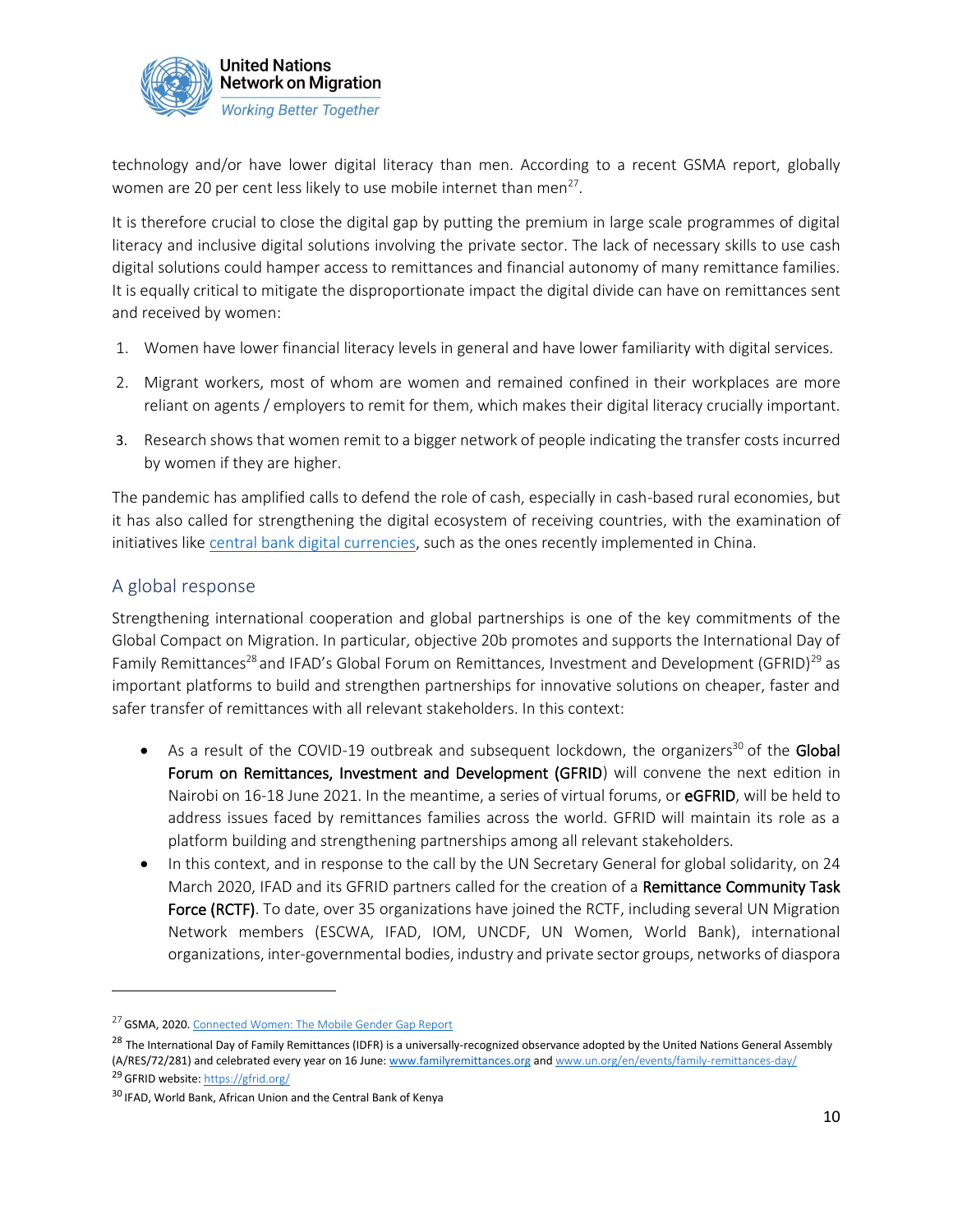

organizations and international experts on remittances. This Task Force also includes a large reference group comprised of government representatives and national development agencies. RCTF members have developed a Blueprint for Action, highlighting response, recovery and resilience guidelines for member states to maintain the flow of fast, cheap and safe remittances during the post-COVID-19 crisis. The RCTF recommendations are in Annex to this policy brief.

- The UN Framework on the Immediate Socioeconomic Response to COVID19 called for committed action to contain de sharp decline of remittances by facilitating digital solutions<sup>31</sup>.
- A High-Level Event on Financing for Development in the Era of COVID-19 and Beyond, convened by the UN Secretary-General, the Prime Minister of Canada, and the Prime Minister of Jamaica, identified key areas of action to reposition the UN Financing for Development Framework in the context of pandemic-related crisis. The purpose of the initiative was to identify concrete financing solutions to respond to the current pandemic, including on fostering remittances in times of crisis. Proposals for concrete action will be presented at a Ministerial event at the July 2020 High-Level Political Forum on Sustainable Development (HLPF) with continued actions leading up to the General Assembly session in September and December 2020.
- Other initiatives are calling for a global response. For example, the Call-To-Action by Switzerland and the United Kingdom jointly with World Bank (Knomad), UNCDF, IOM, UNDP, IAMTM, ICC, including the governments of Ecuador, Egypt, El Salvador, Jamaica, Mexico, Nigeria, Pakistan, Sierra Leone and Zimbabwe.The Call to Action aims to raise awareness of the importance of remittances in low income countries and to identify key measures that could mitigate the significant impact of the COVID-19 crisis on remittances, highlight them for the attention of policymakers, regulators and remittance service providers.<sup>32</sup>
- This year the International Day of Family Remittances (IDFR), observed on 16 June, will be more relevant than ever. Coming against the backdrop of the terrible toll taken by the COVID-19 pandemic on remittance families, with millions of migrant workers losing their jobs, and many of their families suddenly pushed below the poverty line, this year's IDFR observance represents an invaluable opportunity to recognize the key role family remittances play on poverty alleviation, enhanced access to better education, health care, nutrition and broader livelihood support contributing to sustainable development. It is also an occasion to call on governments, private sector entities, and the civil society to help migrant families build resilience in these times of crisis. The IDFR 2020 Campaign "Building resilience in times of crisis" is responding to the need of coming together and acting as ONE to address the needs of the one billion people on earth affected by their ability to transfer and receive remittances from abroad.

<sup>31</sup> UN Sustainable Development Group, 2020[. A UN framework for immediate socio-economic response to covid-19](https://unsdg.un.org/resources/un-framework-immediate-socio-economic-response-covid-19)

<sup>32</sup> Knomad, 2020[: Covid-19 remittances call to action](https://www.knomad.org/covid-19-remittances-call-to-action/)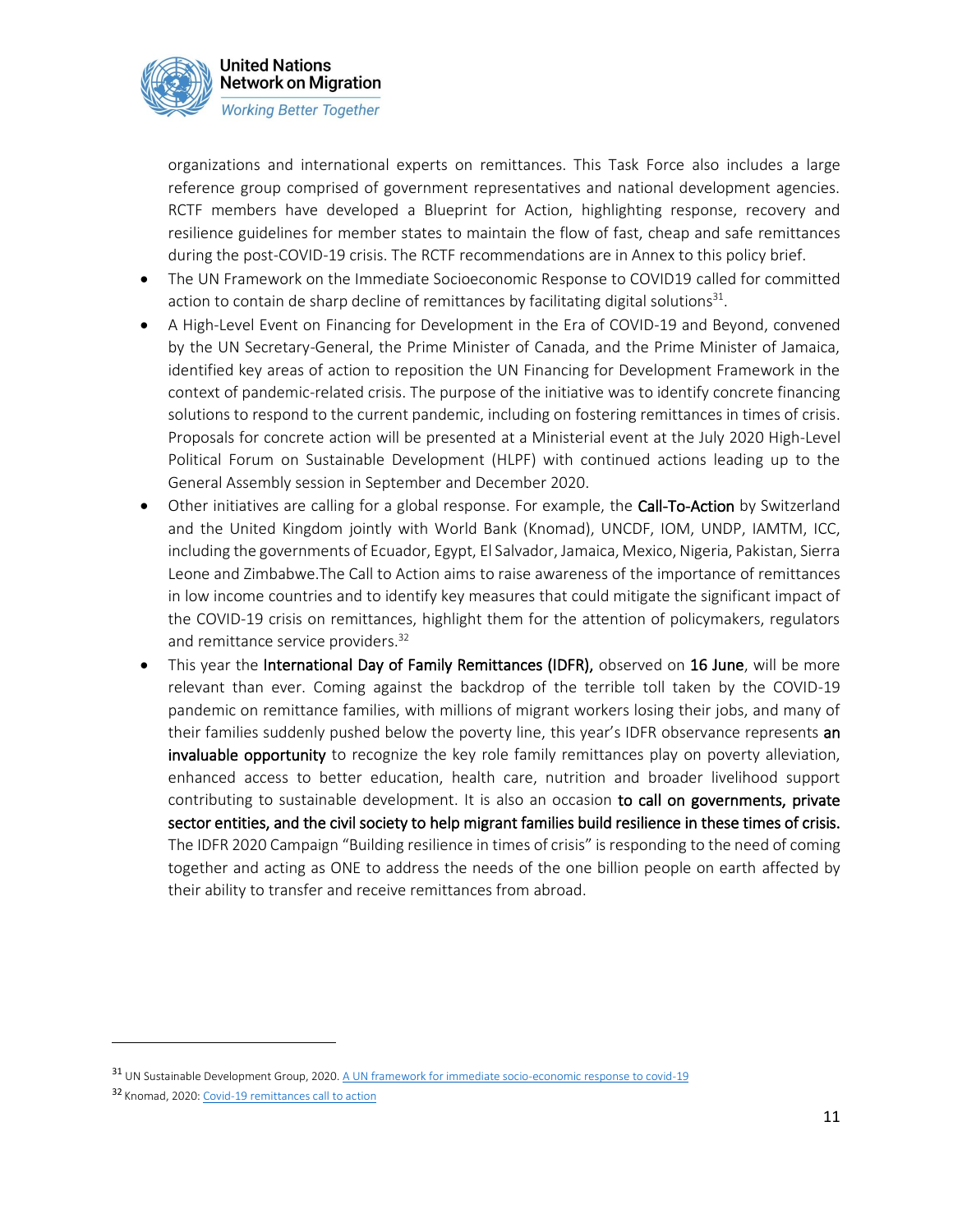

## <span id="page-11-0"></span>Initial set of actionable recommendations

Emergency measures need regulatory as well as business practice and customer behavioral changes. There are several immediate and short-term recommendations that public authorities, service providers and civil society organizations should prioritize in order to ensure the resilience of remittance families. Such recommendations are geared towards ensuring service continuity and more precisely, access to remittances to those who rely on them the most, as well supporting Member States and other stakeholders in implementing the Global Compact on Migration.

The following are actionable recommendations presented under the framework of the *General Principles for International Remittance Services*, and are aimed at public authorities and service providers. They are in line with the [UN framework for the immediate socio-economic response to COVID19,](https://www.un.org/sites/un2.un.org/files/un_framework_report_on_covid-19.pdf) the outcomes of the recent High-Level event of Financing for Development in the era of COVID-19 and beyond, and will pave the way to successfully achieve both the Objective 20 of the [Global Compact for Migration a](https://refugeesmigrants.un.org/member-states)nd SD[G Target](https://sustainabledevelopment.un.org/sdg10)  [10.c.](https://sustainabledevelopment.un.org/sdg10)

These measures focus on crisis needs within the next 6 months. Some of them, however, entail longerterm benefits and could be maintained. They are divided by target group: public authorities in both sending and receiving countries, service providers, and diaspora organizations.

#### *For public authorities:*

- 1. Declare all Remittance Service Providers (RSPs) as essential services.
- 2. Consider extending financial relief measures for eligible RSPs to assist with urgent crisis-induced credit and liquidity risks.
- 3. Consider proportionate temporary transaction and balance limits that are appropriate for the level of the crisis.
- 4. Waive taxes for remittance senders and recipients (where applicable).
- 5. Promote the collection and dissemination of national, regional, and international data on the remittance market to improve resilience in times of crisis.
- 6. Promote current or new public-private working groups at the national level to improve awareness and preparedness.
- 7. Promote collaborative engagement among public authorities and diaspora groups in host and home countries to gather and disseminate information.
- 8. Encourage the disclosure of information on costs in easily accessible and understandable forms
- 9. Support the immediate inclusion of remittance families in financial and digital education in both sending and receiving countries.
- 10. Encourage use of digital channels for sending and receiving remittances.
- 11. Promote and implement programmes of financial education and awareness, including on digital literacy.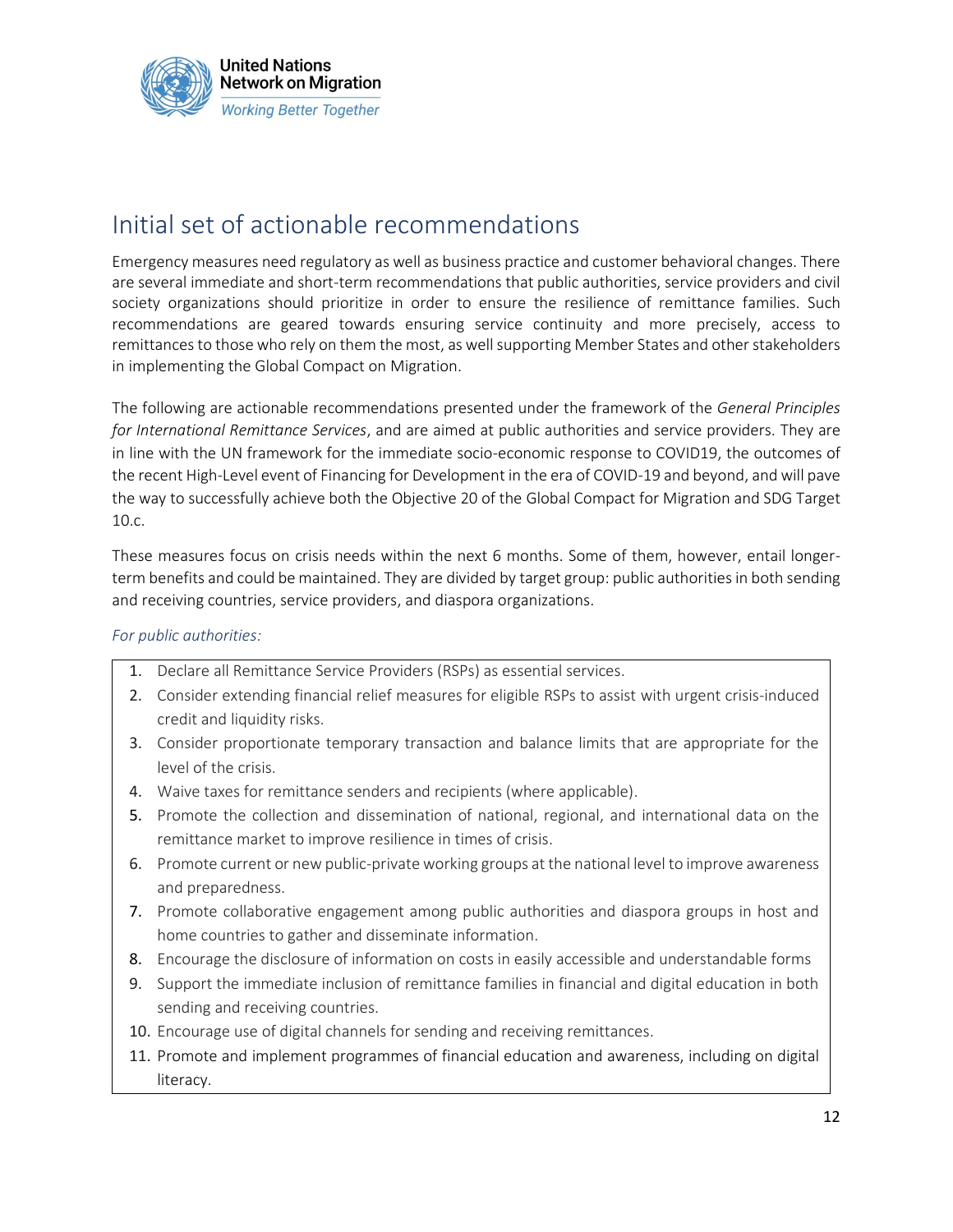

- 12. Contemplate simplified customer due diligence mechanisms for transactions and account opening, as well as eKYC modalities.
- 13. Enable easier entry of new business models and new entrants to the remittances market.
- 14. Provide additional guidance to banks on compliance requirements, including for RSPs as account holders and to assess exposure to Anti-Money Laundering/Combating the Financing of Terrorism (AML/TF) risks.
- 15. Ensure that migrants or remittance-dependent families are included in economic stimulus packages, cash assistance or social protection response to COVID19, independent of their migration status.

#### *For Remittance Service Providers:*

- 1. Fast-track innovative, cost-effective business solutions that support the needs of remittance families in times of crisis.
- 2. Incentivize the use of existing digital remittance products through targeted, time-bound offers
- 3. Develop business continuity plans while ensuring safety of staff and customers.
- 4. Consider digital solutions for conducting customer due diligence where the regulatory framework allows.
- 5. Strengthen the dissemination of information through digital channels in available remittance products, their features and ways to obtain them.
- 6. Provide capacity building to migrants with a particular focus on women, on how to send remittances digitally to help close the persistent gender gap in digital remittance sending, including by involving civil society organizations and other key stakeholders.

#### *For Migrant, Diaspora Associations, and other stakeholders:*

1. Convey and disseminate key messages to migrants and diaspora members to ensure that they are able to make informed choices about the use of remittances and remittances-linked services, and gather primary data on key needs.

A more comprehensive approach to these recommendations is to be found in the joint expertise of the thirty-five organizations that formed the Remittance Community Task Force (RCTF), including aspirational goals outlining directions toward a better future for remittance families. The final set of these concerted recommendations are available **[here](https://familyremittances.org/idfr-2020/the-remittance-community-task-force/)**.

These recommendations and initiatives will be updated and revised as the situation of remittances in the current crisis evolves.

\_\_\_\_\_\_\_\_\_\_\_\_\_\_\_\_\_\_\_\_\_\_\_\_\_\_\_\_\_\_\_\_\_\_\_\_\_\_